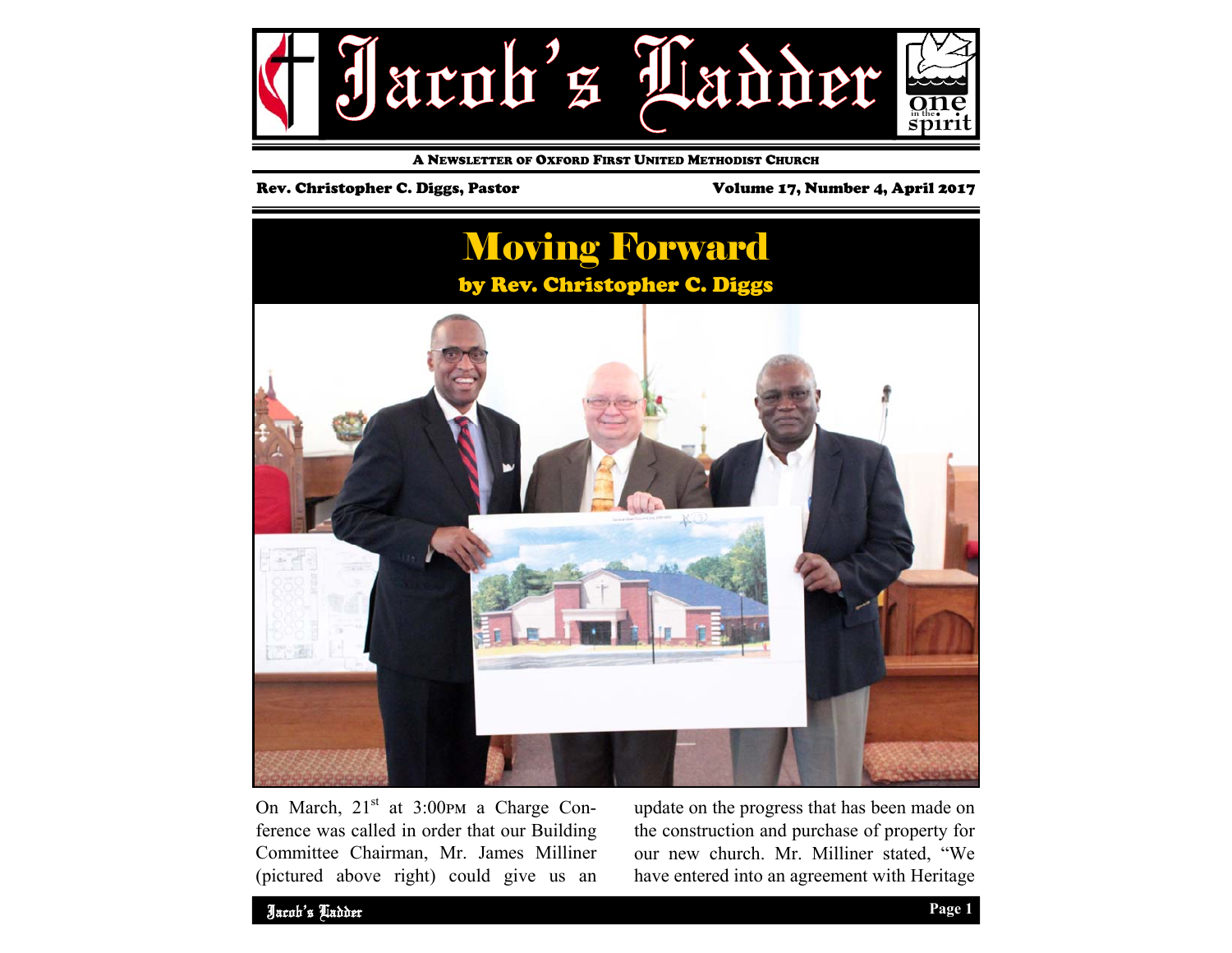Development to construct our new church. The development will include an 8,400 square feet facility built to our specifications and five acres of land located on Old Sardis Road. This now gives the trustees, along with the continued efforts of building committee, the authorization to move forward with this new project." Outgoing New Albany District Superintendent, Rev. Billy Owen (center) presided over the conference. I thank and praise God for the blessings that have been bestowed upon our congregation and we look

forward to seeing our plans go from a dream to reality. This is a very exciting time to be a member of Oxford First UMC, God has shown great favor to our congregations in such a short period of time and we must continue to work together to enhance The Kingdom of God. More importantly, I would like to thank Mr. Milliner for making the necessary sacrifices to help lead us on such a great but precise endeavor to move our church to a place of greater presence and visibility in our community.

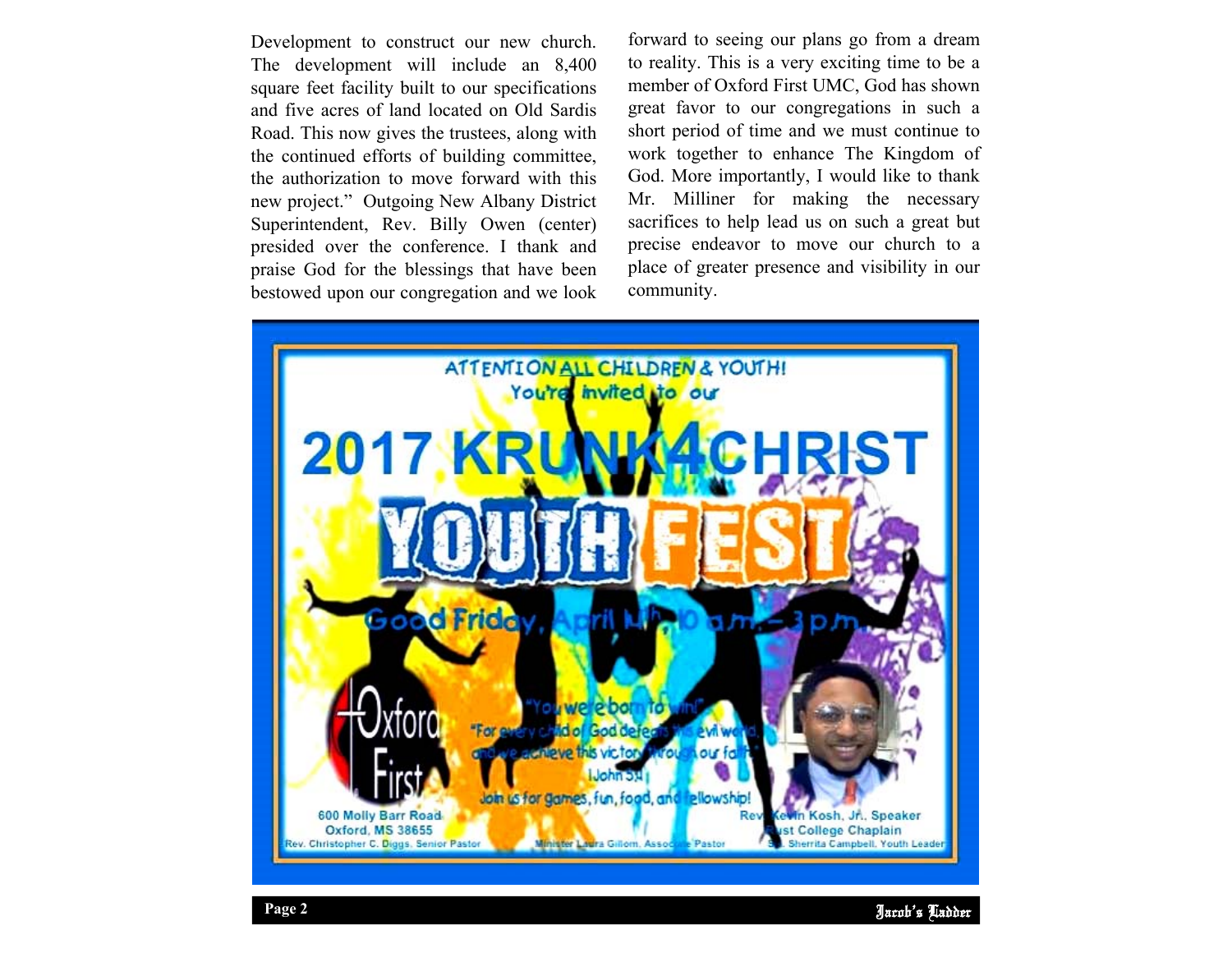## 600 Molly Barr Road-PO Box 277  $J$ xford Oxford, Mississippi 38655 Phone: 662-234-2943  $First$ rnone: 662-234-2943<br>E-Mail: oxfordfirstumc@gmail.com United Methodist Church Website: www.oxfordfirst.org **Annual Birthday Celebration Sunday, June 25, 2017** 11:00 А.М. As part of this Celebration, Oxford First UMC is preparing a Special Commemorative issue of the church newsletter: Jacob's Ladder We are selling ads in the booklet as follows: Full Page - \$100.00<br>Half Page - \$50.00  $$25.00$ Would you please help us by purchasing an ad in the souvenir booklet? Check the appropriate box, fill out the information below, and attach logos, graphics, pictures or business cards:  $\Box$  \$100.00  $\Box$  \$50.00  $\Box$  \$25.00 Name: We have a state of the state of the state of the state of the state of the state of the state of the state of the state of the state of the state of the state of the state of the state of the state of the state of th Phone: Make check payable to: Oxford First United Methodist Church Thank you!